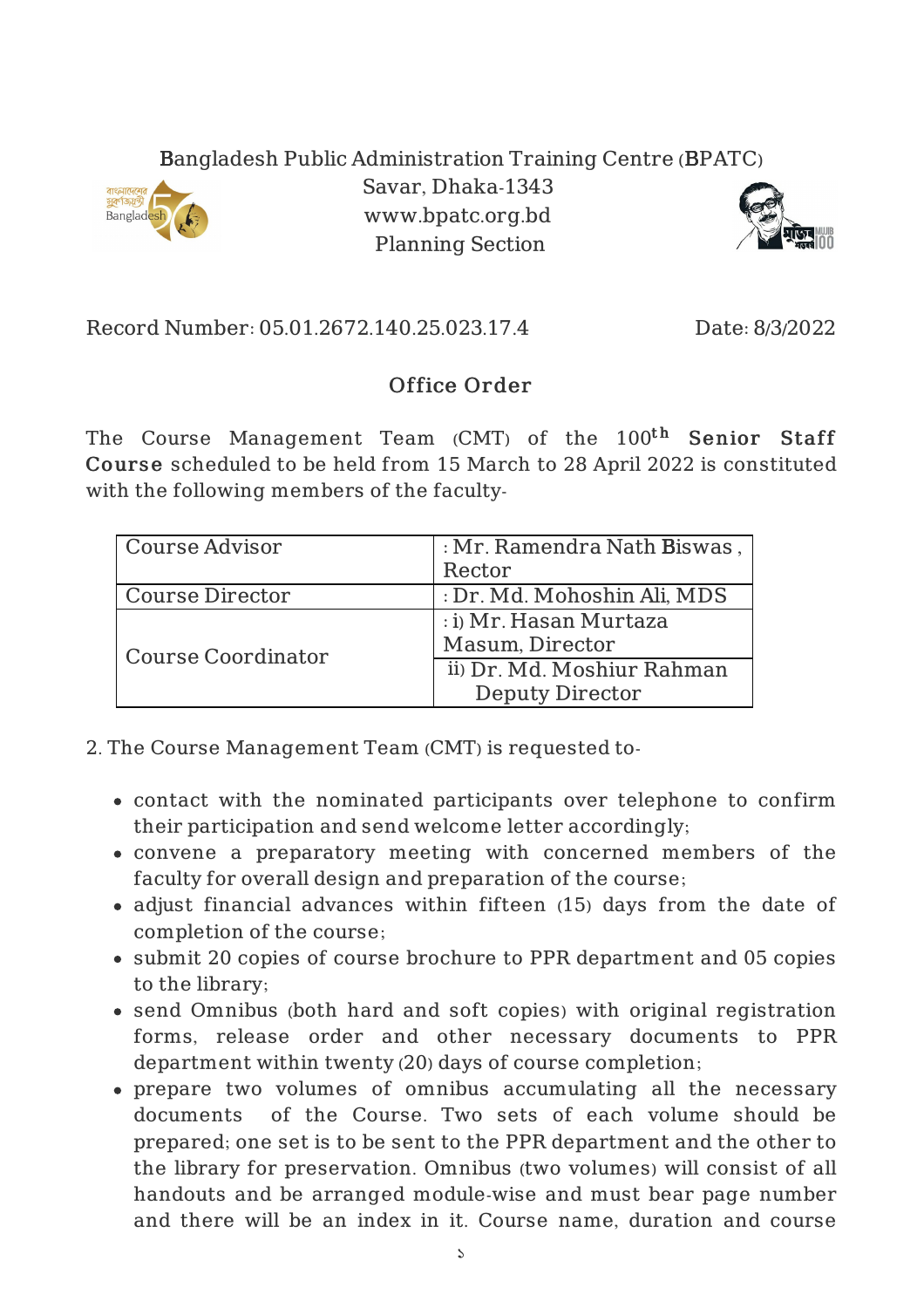management are to be mentioned in a separate top-page.

- send pen picture of the participants of the course to the Evaluation department with in seven (07) working days of completion of the course;
- send a list of the participants to the Ministry of Public Administration (MOPA) and PPR department of BPATC at the first day of the course;
- send a copy of the release order to the Ministry of Public Administration (MOPA) and PPR department of BPATC on the closing day of the course;
- send participants' essential information, documents required for the foreign exposure visit during the course;
- send soft copy of relevant papers to the System Analyst and Deputy Director (MIS) to publish on the BPATC's website and to archive in erepository.
- 3. The course should run as per standard norms of the Centre;

4. The order is issued with the prior approval of the competent authority and to be enforced immediately.



08-03-2022 Hasan Murtaza Masum Director Phone: 02224446607 Fax: 02224445029 Email: ppr.bpatc@gmail.com

Date: 8/3/2022

Record Number:

05.01.2672.140.25.023.17.4/1(92)

Copy for kind information and necessary action (not as per seniority):

1) Faculty (All), BPATC, Savar, Dhaka

2) All Members (CMT), 100th Senior Staff Course (SSC), BPATC, Savar, Dhaka

3) P. S. to Rector, Rector's Secretariat, BPATC (for kind information of the Rector), BPATC, Savar, Dhaka

4) Assistant Programmer-04, BPATC, Savar, Dhaka (with the request to publish this office order on BPATC's website)